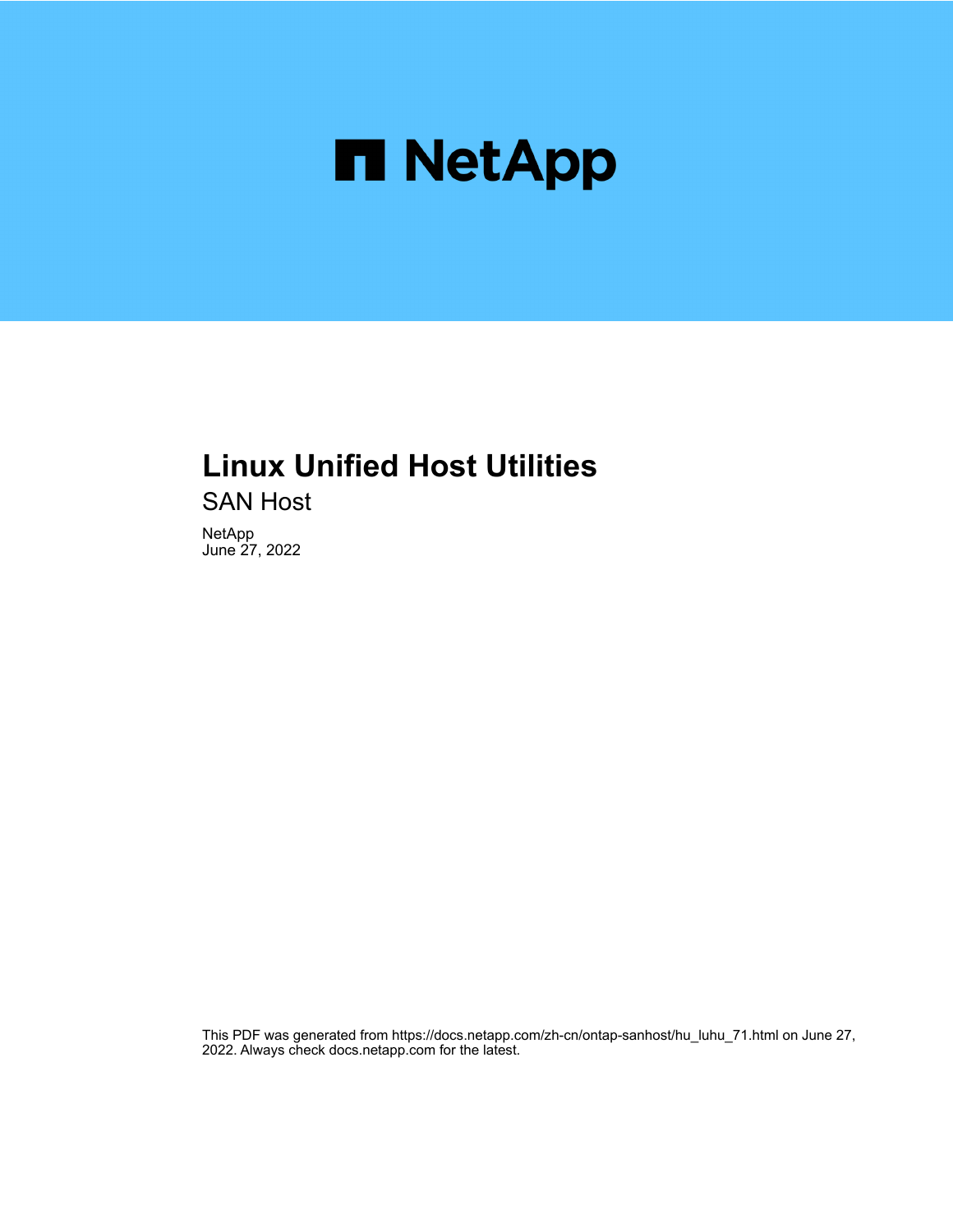# 目录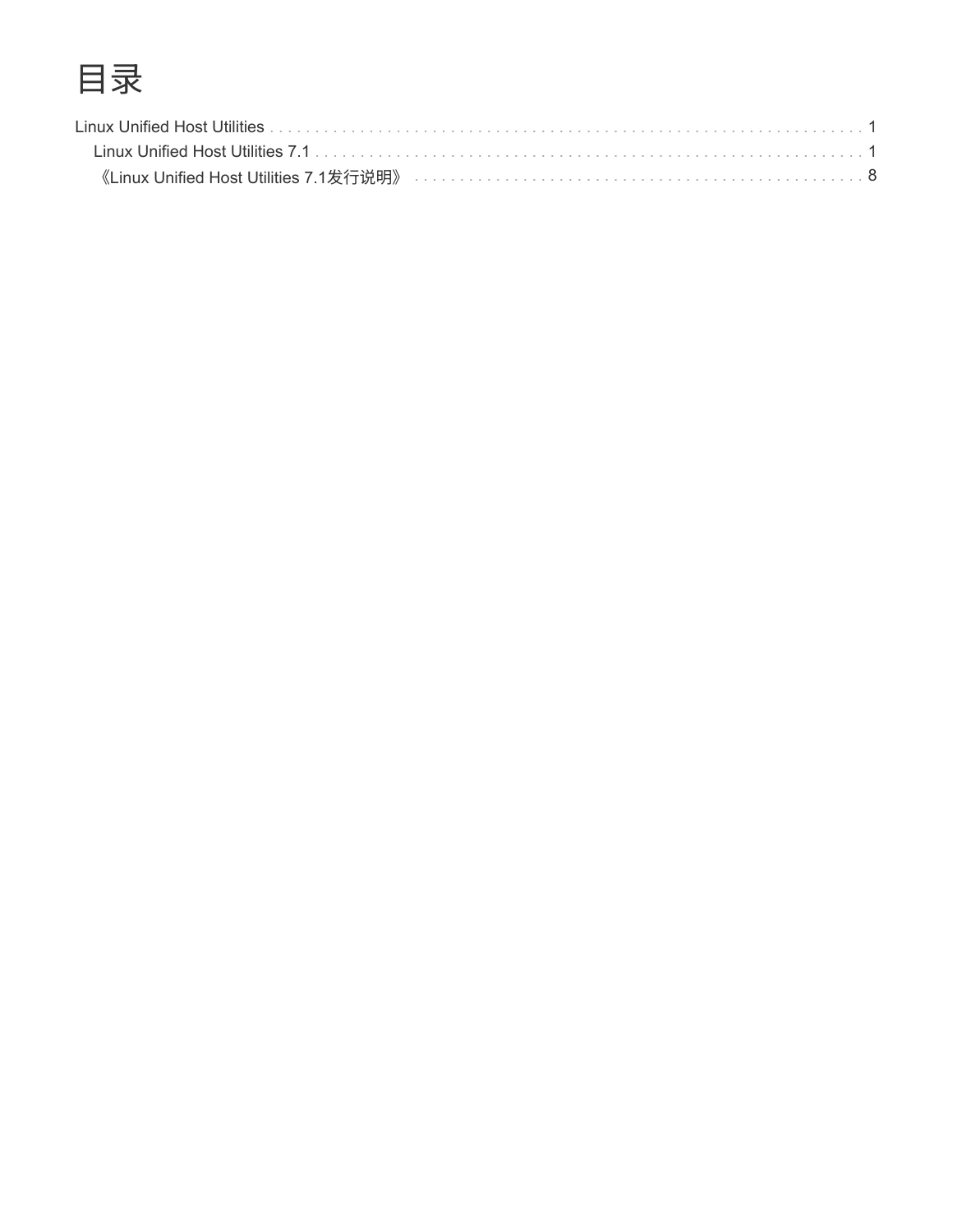# <span id="page-2-0"></span>**Linux Unified Host Utilities**

## <span id="page-2-1"></span>**Linux Unified Host Utilities 7.1**

## 前提条件

• 为了确保操作可靠,您必须验证您的整个 iSCSI , FC 或 FCoE 配置是否受支持。

您可以使用 ["NetApp](https://mysupport.netapp.com/matrix/imt.jsp?components=65623;64703;&solution=1&isHWU&src=IMT) [互操作性表工具](https://mysupport.netapp.com/matrix/imt.jsp?components=65623;64703;&solution=1&isHWU&src=IMT)["](https://mysupport.netapp.com/matrix/imt.jsp?components=65623;64703;&solution=1&isHWU&src=IMT) 以验证您的配置。

• 您必须在供应商的网站上安装供应商提供的 HBA 管理软件包。

通过管理软件, SAN 工具包命令可以收集有关 FC HBA 的信息,例如其 WWPN 。要使 sanlun fcp show 适 配器正常工作,请确保安装了以下软件包:

- QLogic HBA QConvergeConsole CLI
- Emulex HBA OneCommand Manager 核心应用程序 CLI
- Brocade HBA Brocade Command Utility CLI

应在主机操作系统上安装可用于每个 Linux 分发版的 RPM 软件包 "libhbaapi" 和 "libhbalinux-" 。

### **SAN** 工具包

 $\left(\begin{smallmatrix} 1\\1\end{smallmatrix}\right)$ 

Linux Unified Host Utilities 是一款 NetApp 主机软件,可在 Linux 主机上提供命令行工具包。

安装 NetApp Host Utilities 软件包时,工具包会自动安装。此套件提供 sanlun 实用程序,可帮助您管理 LUN 和 HBA 。sanlun 命令可返回有关映射到主机的 LUN 的信息,多路径以及创建启动程序组所需的信息。

在以下示例中, sanlun lun show 命令 返回 LUN 信息。

| # sanlun lun show all<br>controller(7mode/E-Series)/<br>vserver(cDOT/FlashRay)<br>Product | lun-pathname   | device<br>filename | host<br>adapter | protocol | lun<br>size |
|-------------------------------------------------------------------------------------------|----------------|--------------------|-----------------|----------|-------------|
| data vserver<br>$120.0q$ $CDOT$                                                           | /vol/vol1/lun1 | /dev/sdb           | host16          | FCP      |             |
| data vserver<br>120.0g cDOT                                                               | /vol/vol1/lun1 | /dev/sdc           | host15          | FCP      |             |
| data vserver<br>120.0g cDOT                                                               | /vol/vol2/lun2 | /dev/sdd           | host16          | FCP      |             |
| data vserver<br>120.0q<br>CDOT                                                            | /vol/vol2/lun2 | /dev/sde           | host15          | FCP      |             |

此工具包在 Host Utilities 的所有配置和协议中通用。因此,其中某些内容适用于一种配置,而不 适用于另一种配置。未使用的组件不会影响系统性能。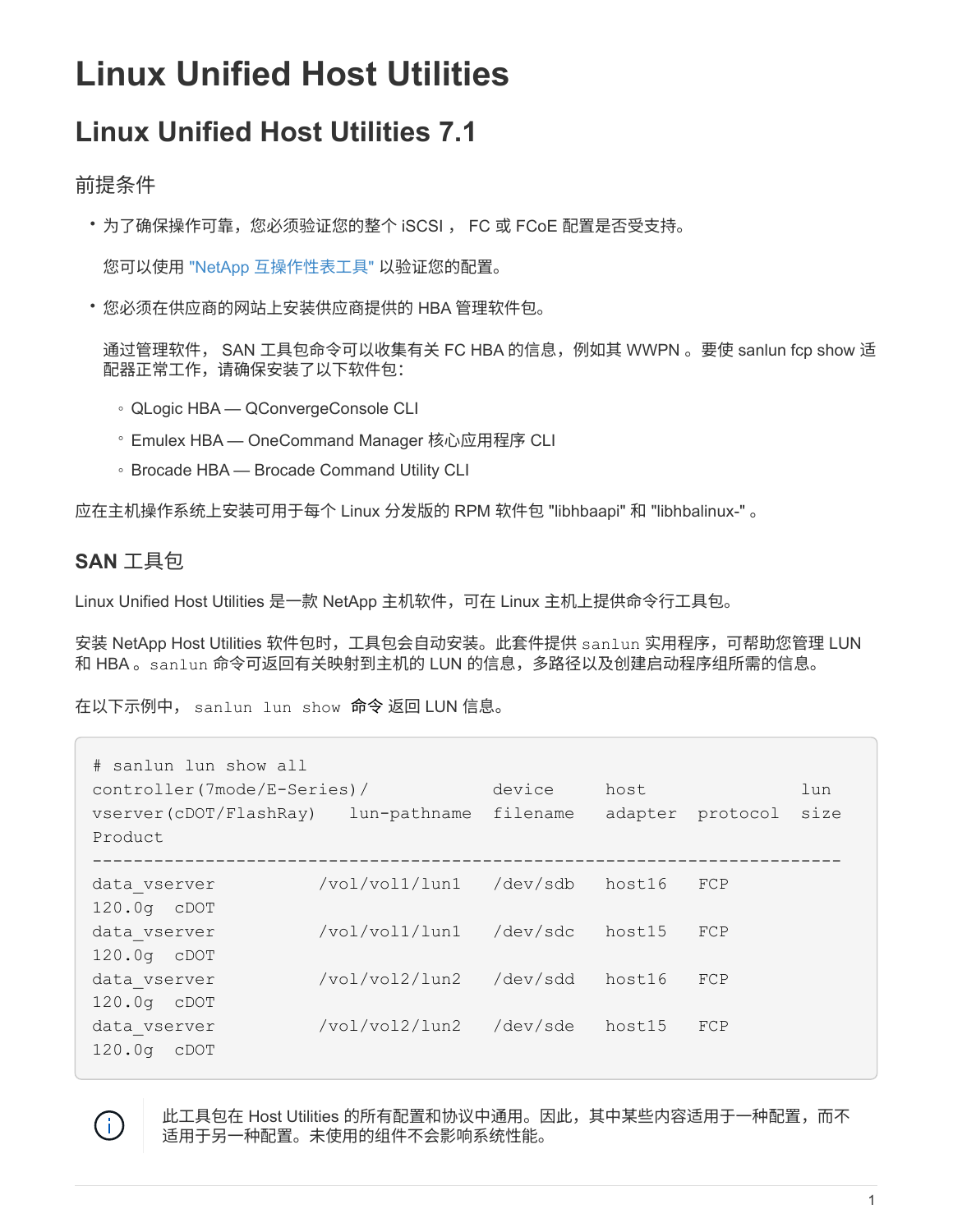

Citrix XenServer , Oracle VM 和 Red Hat Enterprise Virtualization Hypervisor 不支持 SAN 工具 包。

## 安装 **Linux Unified Host Utilities**

上提供了 NetApp Linux Unified Host Utilities 软件包 ["NetApp](https://mysupport.netapp.com/NOW/cgi-bin/software/?product=Host+Utilities+-+SAN&platform=Linux) [支持站点](https://mysupport.netapp.com/NOW/cgi-bin/software/?product=Host+Utilities+-+SAN&platform=Linux)["](https://mysupport.netapp.com/NOW/cgi-bin/software/?product=Host+Utilities+-+SAN&platform=Linux) 在 32 位或 64 位 .rpm 文件中。

强烈建议安装 Linux Unified Host Utilities ,但这并不是必需的。这些实用程序不会更改 Linux 主机上的任何设 置。这些实用程序可改进管理并帮助 NetApp 客户支持收集有关您的配置的信息。

1. 如果当前已安装 Linux Unified Host Utilities 版本,请使用以下命令将其删除:

```
rpm -e NetApp_Linux_unified_host_utilities_7-1
```
对于旧版本的 Linux Host Utilities ,请转到安装了主机实用程序软件的目录,然后输入 uninstall 命令。

- 2. 从下载 32 位或 64 位 Linux Unified Host Utilities 软件包 ["NetApp](https://mysupport.netapp.com/NOW/cgi-bin/software/?product=Host+Utilities+-+SAN&platform=Linux) [支持站点](https://mysupport.netapp.com/NOW/cgi-bin/software/?product=Host+Utilities+-+SAN&platform=Linux)["](https://mysupport.netapp.com/NOW/cgi-bin/software/?product=Host+Utilities+-+SAN&platform=Linux) 主机。
- 3. 转到软件包下载到的目录,然后使用以下命令进行安装:

```
rpm -ivh netapp linux unified host utilities 7-1.x86 64 x xx.rpm
```

```
Verifying... #################################
[100%]
Preparing... #################################
[100%]
Updating / installing...
    1:netapp_linux_unified_host_utiliti#################################
[100%]
```
4. 验证安装。

sanlun 版本

sanlun version 7.1.386.1644

#### 命令参考示例

列出映射到主机的所有主机启动程序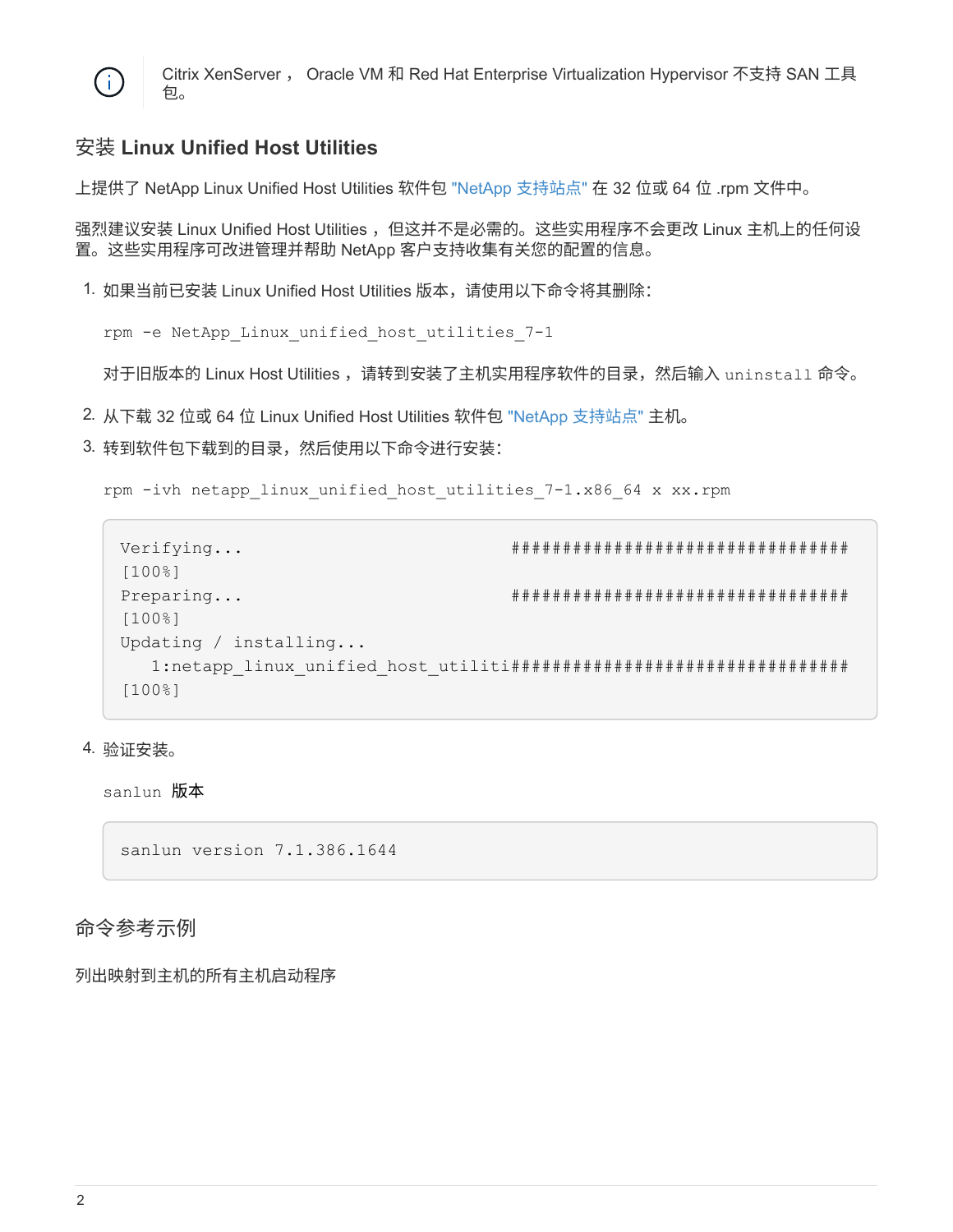```
# sanlun fcp show adapter -v
adapter name: host15
WWPN: 10000090fa022736
WWNN: 20000090fa022736
driver name: lpfc
model: LPe16002B-M6
model description: Emulex LPe16002B-M6 PCIe 2-port 16Gb Fibre Channel
Adapter
serial number: FC24637890
hardware version: 0000000b 00000010 00000000
driver version: 12.8.0.5; HBAAPI(I) v2.3.d, 07-12-10
firmware version: 12.8.340.8
Number of ports: 1
port type: Fabric
port state: Operational
supported speed: 4 GBit/sec, 8 GBit/sec, 16 GBit/sec
negotiated speed: 16 GBit/sec
OS device name: /sys/class/scsi host/host15
adapter name: host16
WWPN: 10000090fa022737
WWNN: 20000090fa022737
driver name: lpfc
model: LPe16002B-M6
model description: Emulex LPe16002B-M6 PCIe 2-port 16Gb Fibre Channel
Adapter
serial number: FC24637890
hardware version: 0000000b 00000010 00000000
driver version: 12.8.0.5; HBAAPI(I) v2.3.d, 07-12-10
firmware version: 12.8.340.8
Number of ports: 1
port type: Fabric
port state: Operational
supported speed: 4 GBit/sec, 8 GBit/sec, 16 GBit/sec
negotiated speed: 16 GBit/sec
OS device name: /sys/class/scsi host/host16
```
列出映射到主机的所有 **LUN**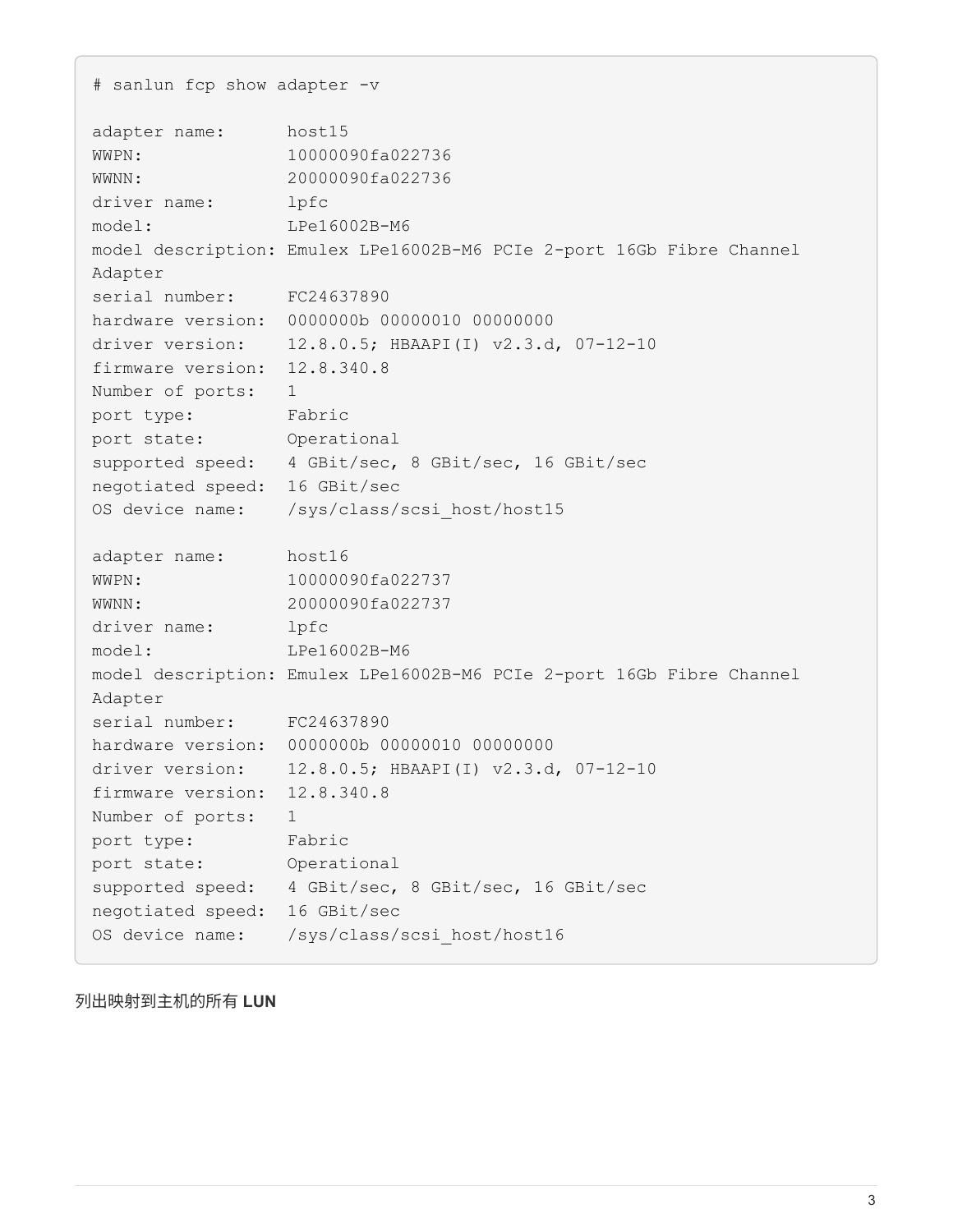| # sanlun lun show -p -v all  |                                                                                                                                                                                                                                                                                                   |              |  |                                               |                                                                                      |       |  |
|------------------------------|---------------------------------------------------------------------------------------------------------------------------------------------------------------------------------------------------------------------------------------------------------------------------------------------------|--------------|--|-----------------------------------------------|--------------------------------------------------------------------------------------|-------|--|
|                              | ONTAP Path: vs sanboot:/vol/sanboot 169/lun<br>LUN: 0<br>LUN Size: 150g<br>Product: cDOT<br>Host Device: 3600a0980383143393124515873683561<br>Multipath Policy: service-time 0<br>DM-MP Features: 3 queue if no path pg init retries 50<br>Hardware Handler: 1 alua<br>Multipath Provider: Native |              |  |                                               |                                                                                      |       |  |
|                              |                                                                                                                                                                                                                                                                                                   |              |  |                                               |                                                                                      |       |  |
|                              |                                                                                                                                                                                                                                                                                                   | host vserver |  | host:                                         | dm-mp path path /dev/ chan: vserver major:<br>state state type node id:1un LIF minor |       |  |
|                              |                                                                                                                                                                                                                                                                                                   |              |  |                                               |                                                                                      |       |  |
| active up                    |                                                                                                                                                                                                                                                                                                   |              |  |                                               | primary sdq 15:0:5:0 lif 18 65:0                                                     |       |  |
| active up<br>active<br>up up |                                                                                                                                                                                                                                                                                                   |              |  | primary sds 16:0:5:0<br>primary sdac 16:0:7:0 | $l$ if $17$<br>lif 25 65:192                                                         | 65:32 |  |
| active                       | up                                                                                                                                                                                                                                                                                                | primary      |  | sdad 15:0:7:0                                 | lif 26 65:208                                                                        |       |  |
| active                       | up                                                                                                                                                                                                                                                                                                | secondary    |  | sdt 15:0:4:0                                  | lif 20 65:48                                                                         |       |  |
| active                       | up                                                                                                                                                                                                                                                                                                | secondary    |  | sdr 15:0:6:0                                  | lif 19 65:16                                                                         |       |  |
| active                       | up                                                                                                                                                                                                                                                                                                |              |  | secondary sdad 16:0:4:0                       | lif 27 66:96                                                                         |       |  |
| active                       | up                                                                                                                                                                                                                                                                                                |              |  | secondary sdan 16:0:6:0                       | lif 28 66:112                                                                        |       |  |

列出从给定 **SVM** 映射到主机的所有 **LUN**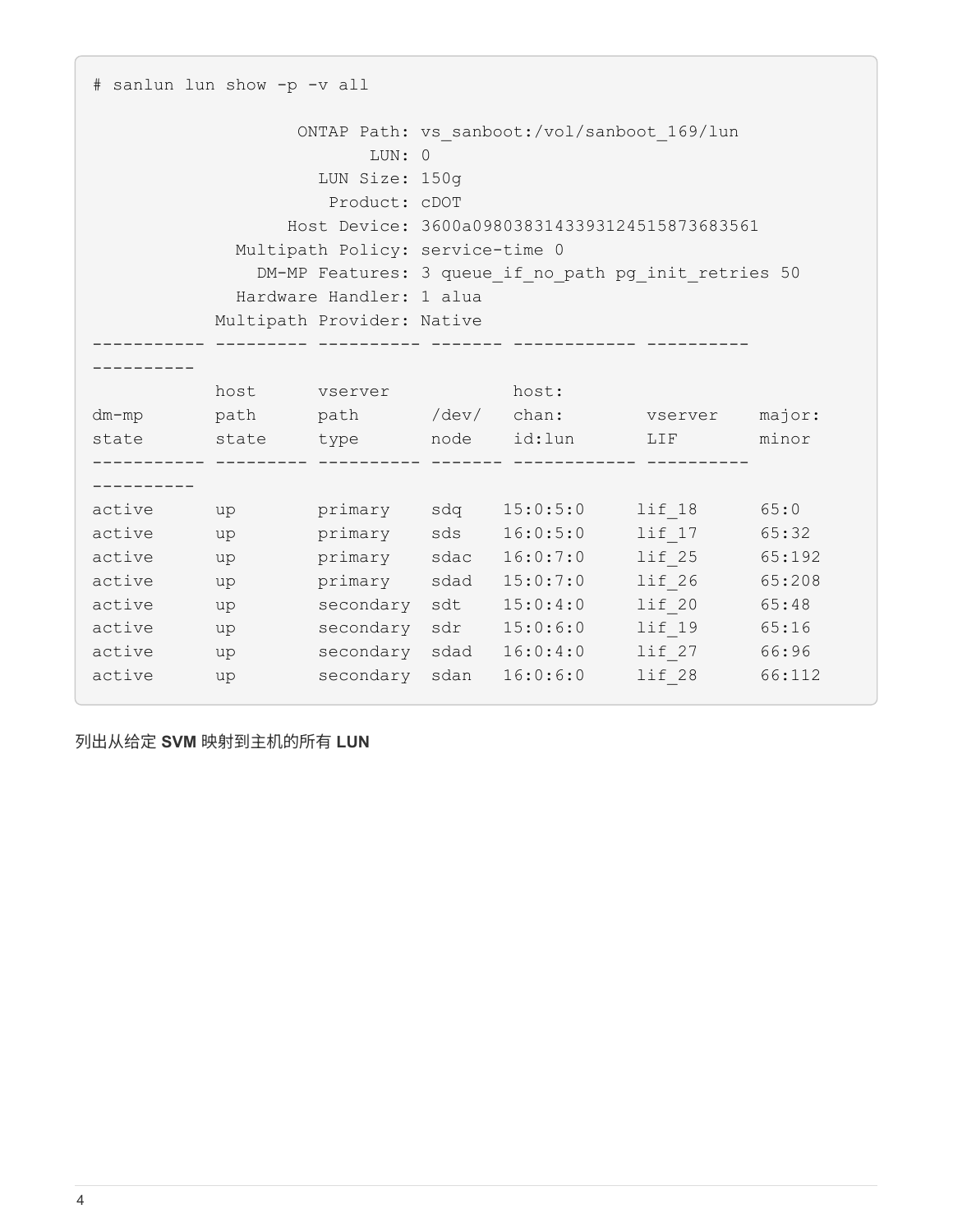# sanlun lun show -p -v vs\_sanboot ONTAP Path: vs sanboot:/vol/sanboot 169/lun LUN: 0 LUN Size: 160g Product: cDOT Host Device: 3600a0980383143393124515873683561 Multipath Policy: service-time 0 DM-MP Features: 3 queue if no path pg\_init\_retries 50 Hardware Handler: 1 alua Multipath Provider: Native ----------- --------- ---------- ------- ------------ --------------- --------- host vserver host: dm-mp path path /dev/ chan: vserver major: state state type node id:lun LIF minor ----------- --------- ---------- ------- ------------ --------------- --------- active up primary sdce 15:0:5:0 lif 16g 5 69:32 active up primary sdfk 16:0:5:0 lif 16g 7 130:96 active up primary sdfm  $16:0:7:0$  lif 16g 8 130:128 active up primary sdcg 15:0:7:0 lif 16g 6 69:64 active up secondary sdcd 15:0:4:0 lif 16g 1 69:16 active up secondary sdcf 15:0:6:0 lif\_16g\_2 69:48 active up secondary sdfj 16:0:4:0 lif\_16g\_3 130:80 active up secondary sdfl  $16:0:6:0$  lif 16g 4 130:112

列出映射到主机的给定 **LUN** 的所有属性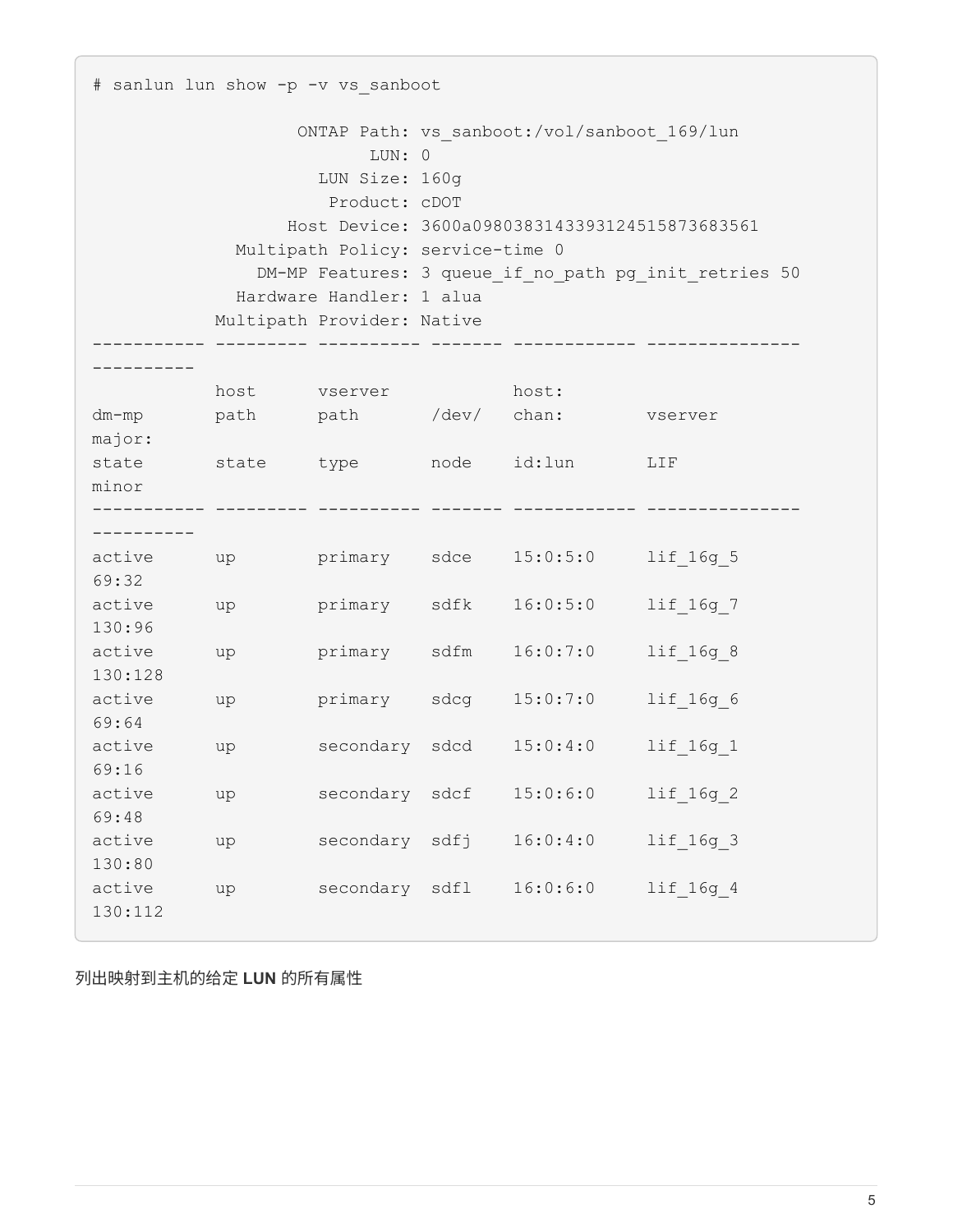# sanlun lun show -p -v vs sanboot:/vol/sanboot 169/lun ONTAP Path: vs sanboot:/vol/sanboot 169/lun LUN: 0 LUN Size: 160g Product: cDOT Host Device: 3600a0980383143393124515873683561 Multipath Policy: service-time 0 DM-MP Features: 3 queue if no path pg\_init\_retries 50 Hardware Handler: 1 alua Multipath Provider: Native ----------- --------- ---------- ------- ------------ ----------------- --------- host vserver host: dm-mp path path /dev/ chan: vserver major: state state type node id:lun LIF minor ----------- --------- ---------- ------- ------------ ----------------- --------- active up primary sdce 15:0:5:0 lif 16g 5 69:32 active up primary sdfk 16:0:5:0 lif 16g 7 130:96 active up primary sdfm  $16:0:7:0$  lif 16g 8 130:128 active up primary sdcg 15:0:7:0 lif 16g 6 69:64 active up secondary sdcd 15:0:4:0 lif 16g 1 69:16 active up secondary sdcf 15:0:6:0 lif\_16g\_2 69:48 active up secondary sdfj 16:0:4:0 lif 16g 3 130:80 active up secondary sdfl  $16:0:6:0$  lif 16g 4 130:112

列出将给定 **LUN** 映射到主机的 **ONTAP SVM** 标识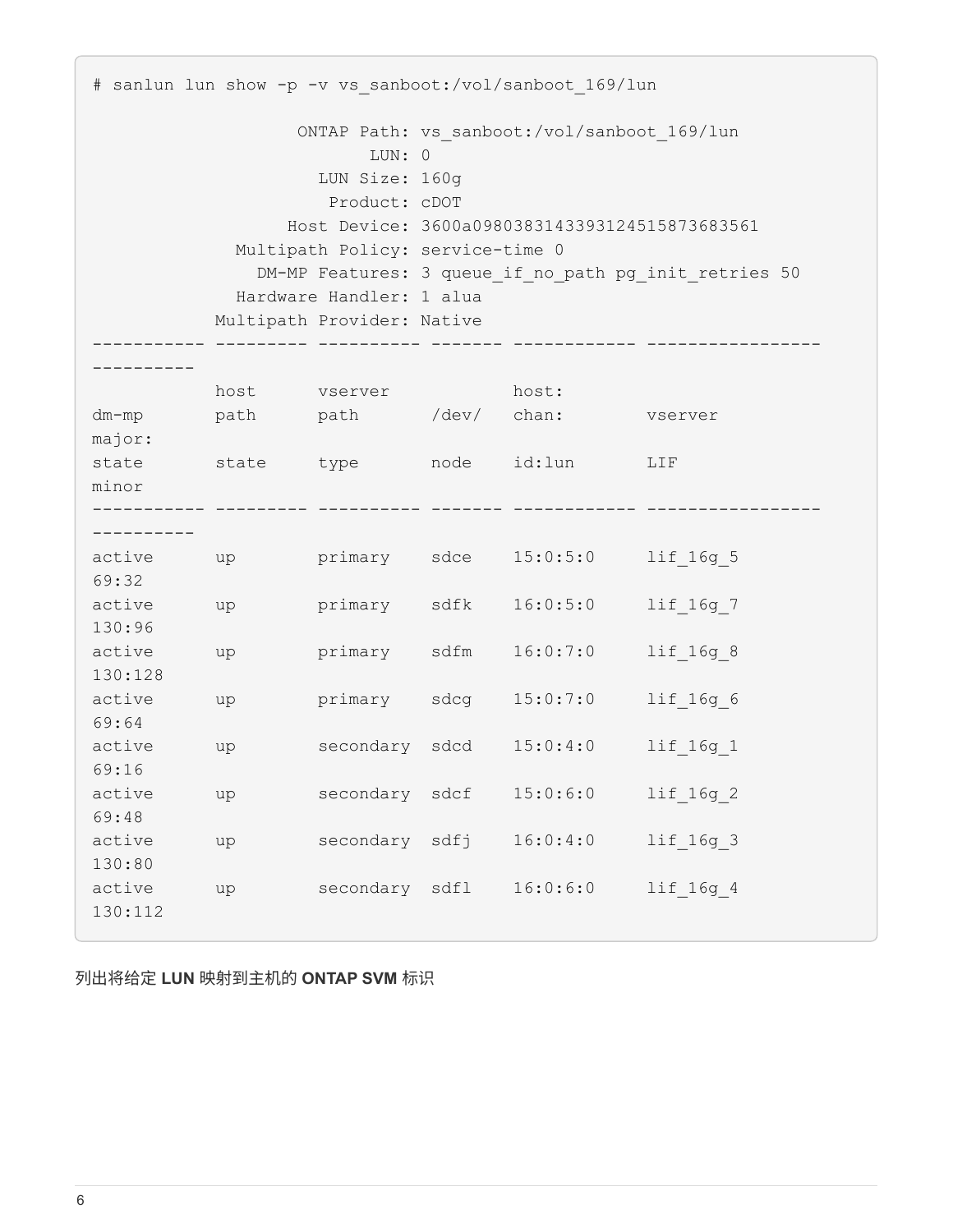# sanlun lun show -m -v vs sanboot:/vol/sanboot 169/lun device and the contract of the contract of the contract of the contract of the contract of the contract of the host lun vserver lun-pathname filename adapter protocol size product -------------------------------------------------------------------------- ------------------------------------ vs\_sanboot /vol/sanboot\_169/lun /dev/sdfm host16 FCP 160g cDOT LUN Serial number: 81C91\$QXsh5a Controller Model Name: AFF-A400 Vserver FCP nodename: 2008d039ea1308e5 Vserver FCP portname: 2010d039ea1308e5 Vserver LIF name: lif\_16g\_8 Vserver IP address: 10.141.12.165 10.141.12.161 10.141.12.163 Vserver volume name: sanboot\_169 MSID::0x000000000000000000000000809E7CC3 Vserver snapshot name:

#### 按主机设备文件名列出 **ONTAP LUN** 属性

# sanlun lun show -d /dev/sdce controller(7mode/E-Series)/ device host lun vserver(cDOT/FlashRay) lun-pathname filename adapter protocol size product -------------------------------------------------------------------------- ------------------------- vs sanboot /vol/sanboot\_169/lun /dev/sdce host15 FCP 160g cDOT [root@sr630-13-169 ~]#

列出连接到主机的所有 **SVM** 目标 **LIF WWPN**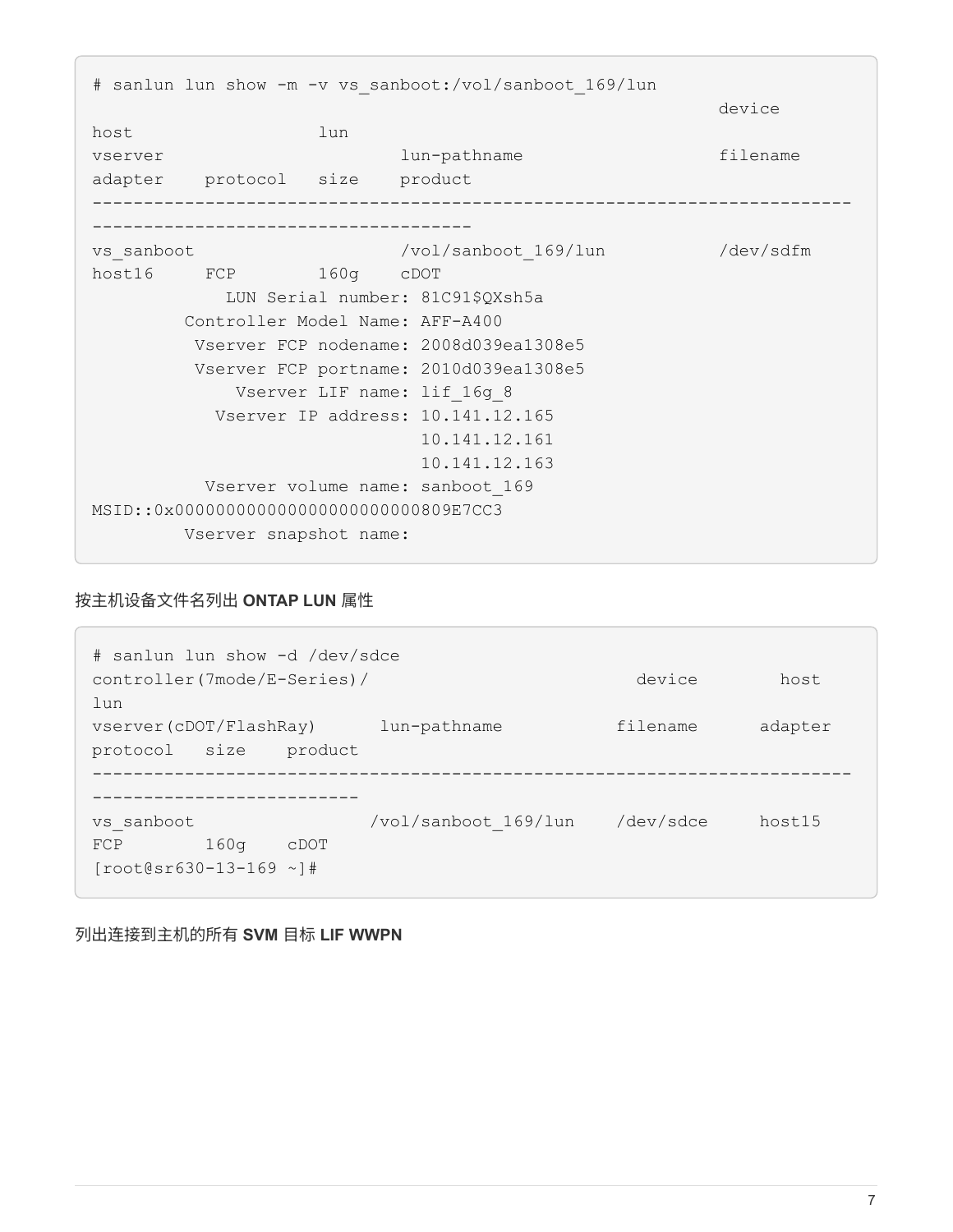# sanlun lun show -wwpn controller(7mode/E-Series)/ target device host lun vserver(cDOT/FlashRay) wwpn lun-pathname filename adapter size product -------------------------------------------------------------------------- -------------------------------------------- vs 169 16gEmu 202cd039ea1308e5 /vol/VOL 8g 169 2 8/lun /dev/sdlo host18 10g cDOT vs 169 16gEmu 202cd039ea1308e5 /vol/VOL 8g 169 2 9/lun /dev/sdlp host18 10g cDOT vs 169 16gEmu 202cd039ea1308e5 /vol/VOL 8g 169 2 7/lun /dev/sdln host18 10g cDOT vs 169 16gEmu 202cd039ea1308e5 /vol/VOL 8g 169 2 5/lun /dev/sdll host18 10g cDOT

列出给定 **SVM** 目标 **LIF WWPN** 在主机上看到的 **ONTAP LUN**

| # sanlun lun show -wwpn 2010d039ea1308e5<br>controller(7mode/E-Series)/ |         |                  | target           |                      |
|-------------------------------------------------------------------------|---------|------------------|------------------|----------------------|
| device                                                                  | host    | lun              |                  |                      |
| vserver (cDOT/FlashRay)                                                 |         | wwpn             |                  | lun-pathname         |
| filename                                                                | adapter | size             | product          |                      |
|                                                                         |         |                  |                  |                      |
|                                                                         |         |                  |                  |                      |
| vs sanboot                                                              |         |                  | 2010d039ea1308e5 | /vol/sanboot 169/lun |
| /dev/sdfm                                                               | host16  | 160 <sub>q</sub> | CDOT             |                      |

## 通知文件

<span id="page-9-0"></span>["Linux Unified Host Utilities](https://library.netapp.com/ecm/ecm_download_file/ECMLP2559115) [通知文件](https://library.netapp.com/ecm/ecm_download_file/ECMLP2559115)["](https://library.netapp.com/ecm/ecm_download_file/ECMLP2559115)

## 《**Linux Unified Host Utilities 7.1**发行说明》

本发行说明文档包含Linux Unified Host Utilities 7.1版的最新信息、包括有关已知问题和限 制、任何重要注意事项、新功能和增强功能的更新。此外、还介绍了自发布Host Utilities以 来可能发现的任何问题。

## 关于**Linux Unified Host Utilities 7.1**版

Linux Unified Host Utilities支持多个Linux操作系统。使用Host Utilities可以将Linux主机连接到NetApp存储系 统。

Linux Unified Host Utilities 7.1仍支持以下版本的Linux: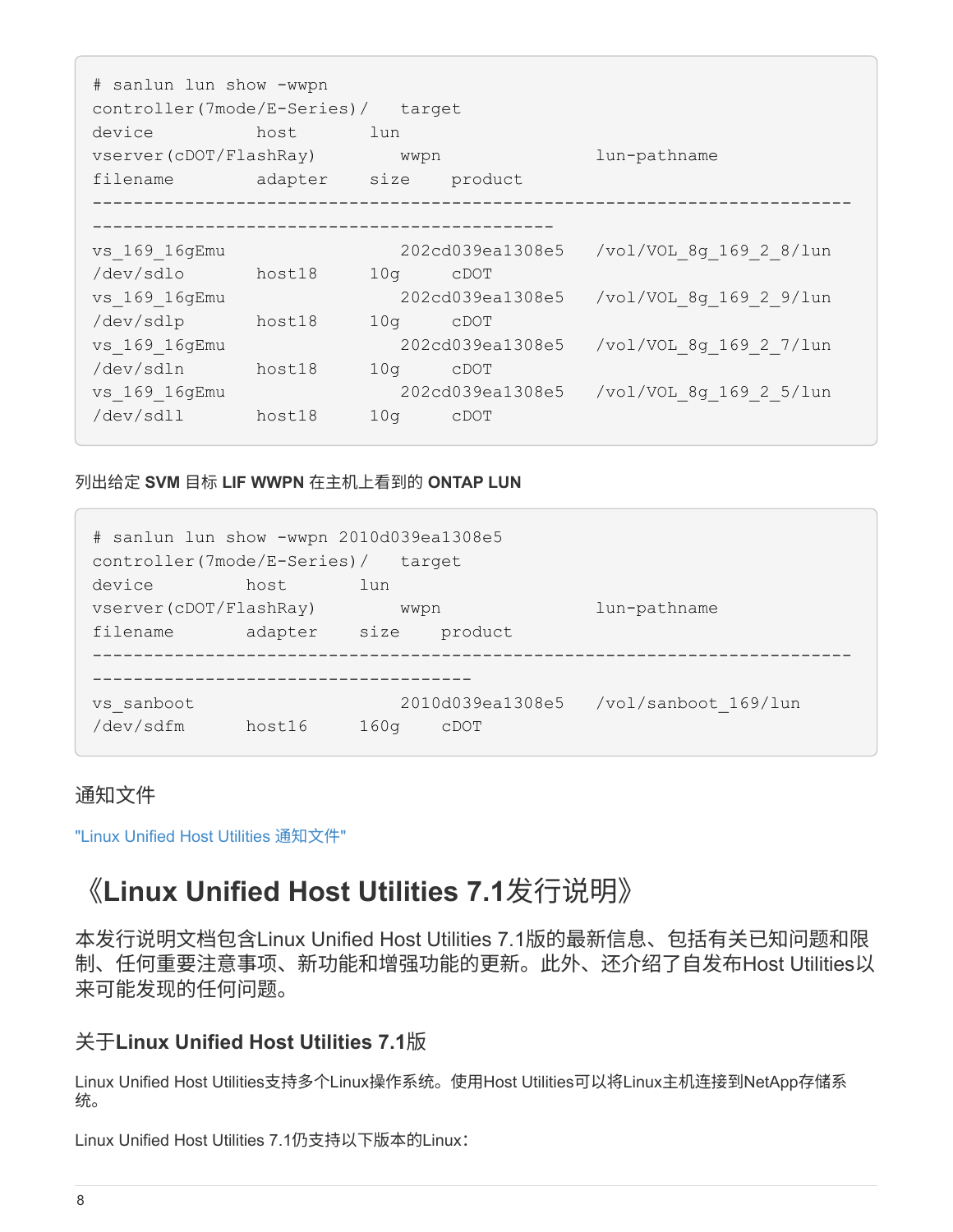- Red Hat Enterprise Linux
- SUSE Linux Enterprise Server
- Oracle Linux
- Oracle VM
- Citrix XenServer
- Veritas

 $(\dagger)$ 

有关Host Utilities支持的操作系统版本和更新的特定信息、请参见 ["NetApp](https://mysupport.netapp.com/matrix/imt.jsp?components=65623;64703;&solution=1&isHWU&src=IMT) [互操作性表工具](https://mysupport.netapp.com/matrix/imt.jsp?components=65623;64703;&solution=1&isHWU&src=IMT)["](https://mysupport.netapp.com/matrix/imt.jsp?components=65623;64703;&solution=1&isHWU&src=IMT)。

Host Utilities软件以32位和64位.rpm文件的形式提供。您可以从下载适用于您的主机架构的正确.rpm文件和文档 ["NetApp](https://mysupport.netapp.com/site/) [支持站点](https://mysupport.netapp.com/site/)["](https://mysupport.netapp.com/site/)。

有关安装和设置的说明、请参见 ["](https://docs.netapp.com/us-en/ontap-sanhost/hu_luhu_71.html)[《](https://docs.netapp.com/us-en/ontap-sanhost/hu_luhu_71.html) [Linux Unified Host Utilities 7.1](https://docs.netapp.com/us-en/ontap-sanhost/hu_luhu_71.html) [安装指南》](https://docs.netapp.com/us-en/ontap-sanhost/hu_luhu_71.html)["](https://docs.netapp.com/us-en/ontap-sanhost/hu_luhu_71.html)。

### **7.1**版中的新增功能

Linux Host Utilities现在称为 Linux Unified Host Utilities 、因为它支持运行SANtricity 的NetApp E系列存储系统 以及运行ONTAP 的AFF 和FAS 系统。



本文档中提及的Host Utilities或Linux Host Utilities均指Linux Unified Host Utilities。

- 此版本的Linux Unified Host Utilities支持经过调整的软件包、用于在Red Hat Enterprise Linux 6和7主机上设 置服务器配置文件并提高I/O性能。
- Linux Unified Host Utilities 7.1仍支持以下版本:
	- Red Hat Enterprise Linux
	- SUSE Linux Enterprise Server
	- Oracle Linux
	- Oracle VM
	- Citrix XenServer
	- Veritas
- Red Hat Enterprise Linux 6和7现在具有一个经过调整的软件包、其中包含`tuned-adm`命令、可根据环境在 主机上设置不同的服务器配置文件。
	- 其中包括一个企业存储配置文件、用于使用企业存储阵列中的LUN的配置。您也可以将Red Hat Enterprise Linux的虚拟子系统配置文件用作子虚拟机。使用这些经过调整的软件包可以显著提高ONTAP 的吞吐量和延迟。



在初始版本之后、NetApp将继续与Host Utilities配合使用、以增加对功能的支持。有关支持的功 能以及已添加的新功能的最新信息、请参见 ["NetApp](https://mysupport.netapp.com/matrix/imt.jsp?components=65623;64703;&solution=1&isHWU&src=IMT) [互操作性表工具](https://mysupport.netapp.com/matrix/imt.jsp?components=65623;64703;&solution=1&isHWU&src=IMT)["](https://mysupport.netapp.com/matrix/imt.jsp?components=65623;64703;&solution=1&isHWU&src=IMT)。

## 新增功能和增强功能

随着新信息的提供、发行说明会在不同产品版本之间进行更新。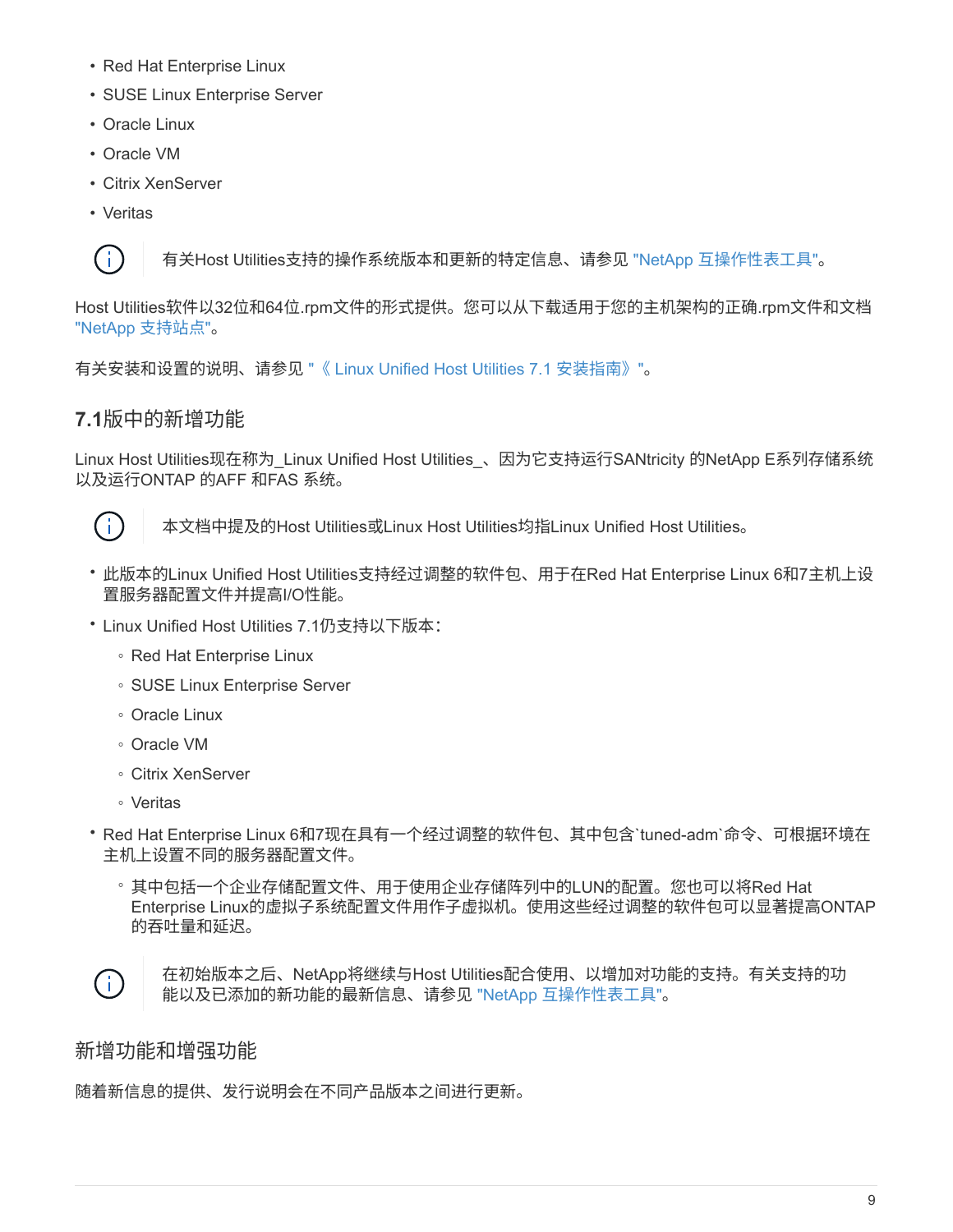#### **7.1**增强功能

- 此版本支持以下功能:
	- SUSE Linux Enterprise Server 15系列
	- Oracle VM 3.2系列
	- Oracle Linux 6和7系列
	- Red Hat Enterprise Linux 6和7系列
	- SUSE Linux Enterprise Server 11 SP4
	- KVM和XEN、RHEV-6.4和6.5
	- Citrix XenServer参数
- 增加了对Emulex和Qlogic中32 Gb光纤通道适配器的支持。
- 在SLES12SP1、OL7.2、RHEL7.2和RHEL 6.8中修复了`sanlun lun show -p getting SIGABRT`。
- 扩展了对Red Hat Linux 6.8、Oracle Linux 6.8、XenServer 7.0、Oracle VM 3.3系列和Oracle VM 3.4系列 操作系统的支持。

### 已知问题和限制

| <b>NetApp 错误 ID</b> | <b>Description</b>                                                            |
|---------------------|-------------------------------------------------------------------------------|
| 1457017             | sanlun`安装问题与`libdevmapper.so`和`libnl.so`库相关的警告消息。<br>这些警告不会影响 `sanlun kit的功能。 |

["NetApp Bug Online"](https://mysupport.netapp.com/site/bugs-online/product) 提供有关大多数已知问题的完整信息、包括可能的建议解决方法。

您可能需要使用的一些关键字组合和错误类型包括:

- FCP—Linux
- iSCSI—Linux

请参见 ["ONTAP SAN](https://docs.netapp.com/us-en/ontap-sanhost/index.html)[主机配置文档](https://docs.netapp.com/us-en/ontap-sanhost/index.html)["](https://docs.netapp.com/us-en/ontap-sanhost/index.html) 有关主机操作系统设置和配置的详细信息。

#### 关于**SAN**主机配置文档

有关SAN Host Utilities的文档、请参见 ["ONTAP SAN](https://docs.netapp.com/us-en/ontap-sanhost/index.html)[主机配置文档](https://docs.netapp.com/us-en/ontap-sanhost/index.html)["](https://docs.netapp.com/us-en/ontap-sanhost/index.html)。ONTAP SAN主机配置文档是累积的、涵 盖所有当前的SAN主机版本。各个版本之间的任何功能差异都会在上下文中注明。

追加信息

使用与**Linux**内核捆绑的驱动程序时建议使用的默认值

在设置使用原生 的FC环境时、如果此驱动程序是与Linux内核捆绑在一起的收件箱驱动程序、则可以使用这些驱 动程序的默认值。在使用iSCSI解决方案 软件的iSCSI环境中、您需要根据所使用的操作系统版本手动设置某些 建议值。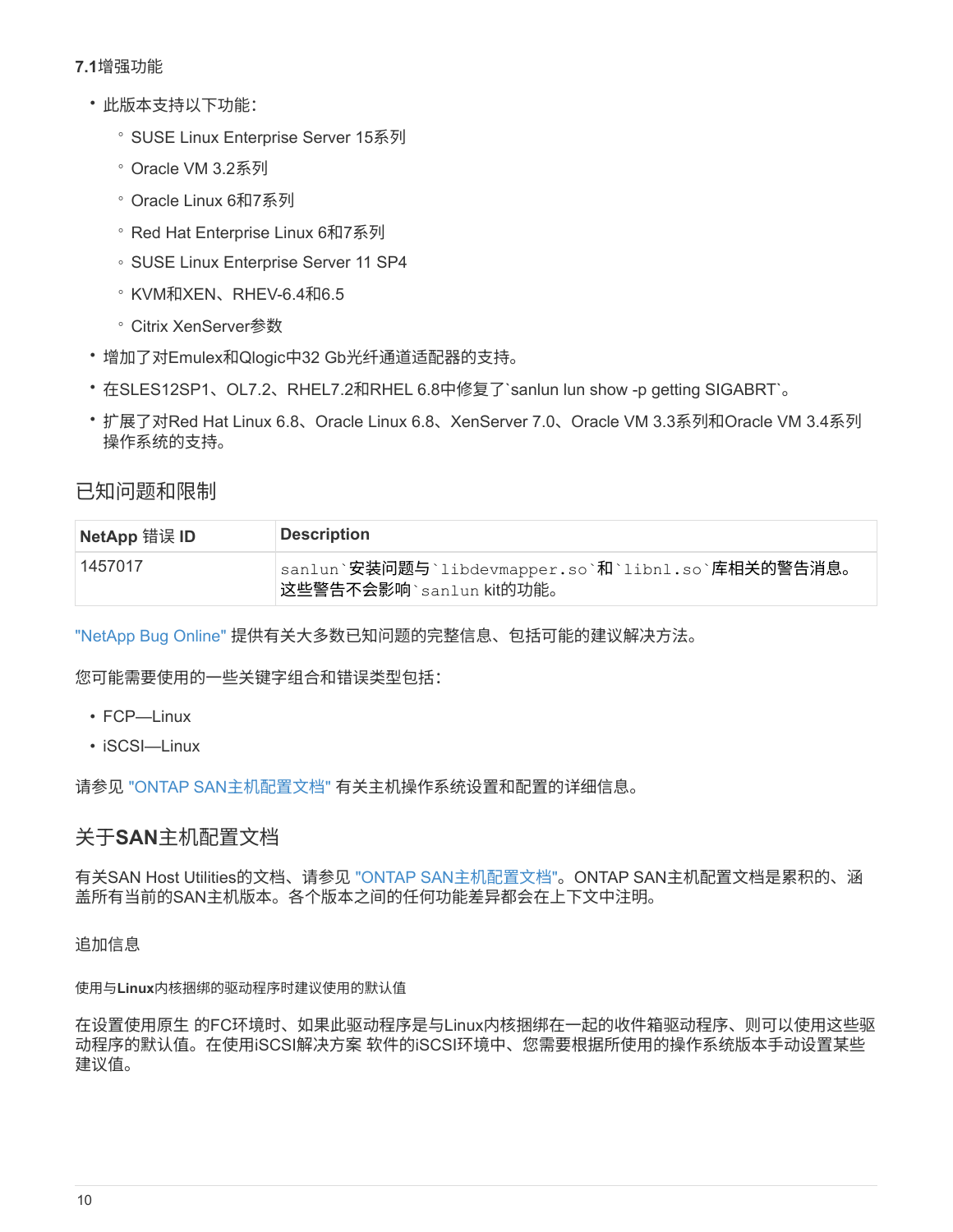您可以访问所有NetApp产品的文档、并在NetApp公司站点的产品文档页面上查找其他产品信息资源、例如技术 报告和白皮书。

#### 配置和管理**ONTAP** 存储系统

- 。 ["](https://docs.netapp.com/us-en/ontap/setup-upgrade/index.html)[《](https://docs.netapp.com/us-en/ontap/setup-upgrade/index.html)[ONTAP](https://docs.netapp.com/us-en/ontap/setup-upgrade/index.html) [软件设置指南》](https://docs.netapp.com/us-en/ontap/setup-upgrade/index.html)["](https://docs.netapp.com/us-en/ontap/setup-upgrade/index.html) 适用于您的ONTAP 版本
- 。 ["](https://docs.netapp.com/us-en/ontap/san-management/index.html)[《](https://docs.netapp.com/us-en/ontap/san-management/index.html)[ONTAP SAN](https://docs.netapp.com/us-en/ontap/san-management/index.html)[管理指南》](https://docs.netapp.com/us-en/ontap/san-management/index.html)["](https://docs.netapp.com/us-en/ontap/san-management/index.html) 适用于您的ONTAP 版本
- 。 ["](https://library.netapp.com/ecm/ecm_download_file/ECMLP2492508)[《](https://library.netapp.com/ecm/ecm_download_file/ECMLP2492508) [ONTAP](https://library.netapp.com/ecm/ecm_download_file/ECMLP2492508) [发行说明》](https://library.netapp.com/ecm/ecm_download_file/ECMLP2492508)["](https://library.netapp.com/ecm/ecm_download_file/ECMLP2492508) 适用于您的ONTAP 版本

#### 配置和管理**E**系列存储系统

- 适用于您的协议的《SANtricity 存储管理器Windows配置和配置快速指南》
- 适用于您的操作系统、协议和SANtricity 版本的《SANtricity 存储管理器配置和配置快速指南》。
- 适用于您的SANtricity 版本的《SANtricity 存储管理器软件安装参考》。
- 适用于您的SANtricity 版本的《SANtricity 存储管理器多路径驱动程序指南》。
- 适用于您的SANtricity 版本的《SANtricity 存储管理器发行说明》。

转至 ["E](https://docs.netapp.com/us-en/e-series/getting-started/index.html) [系列文档](https://docs.netapp.com/us-en/e-series/getting-started/index.html)["](https://docs.netapp.com/us-en/e-series/getting-started/index.html) 查找SANtricity 相关文档。